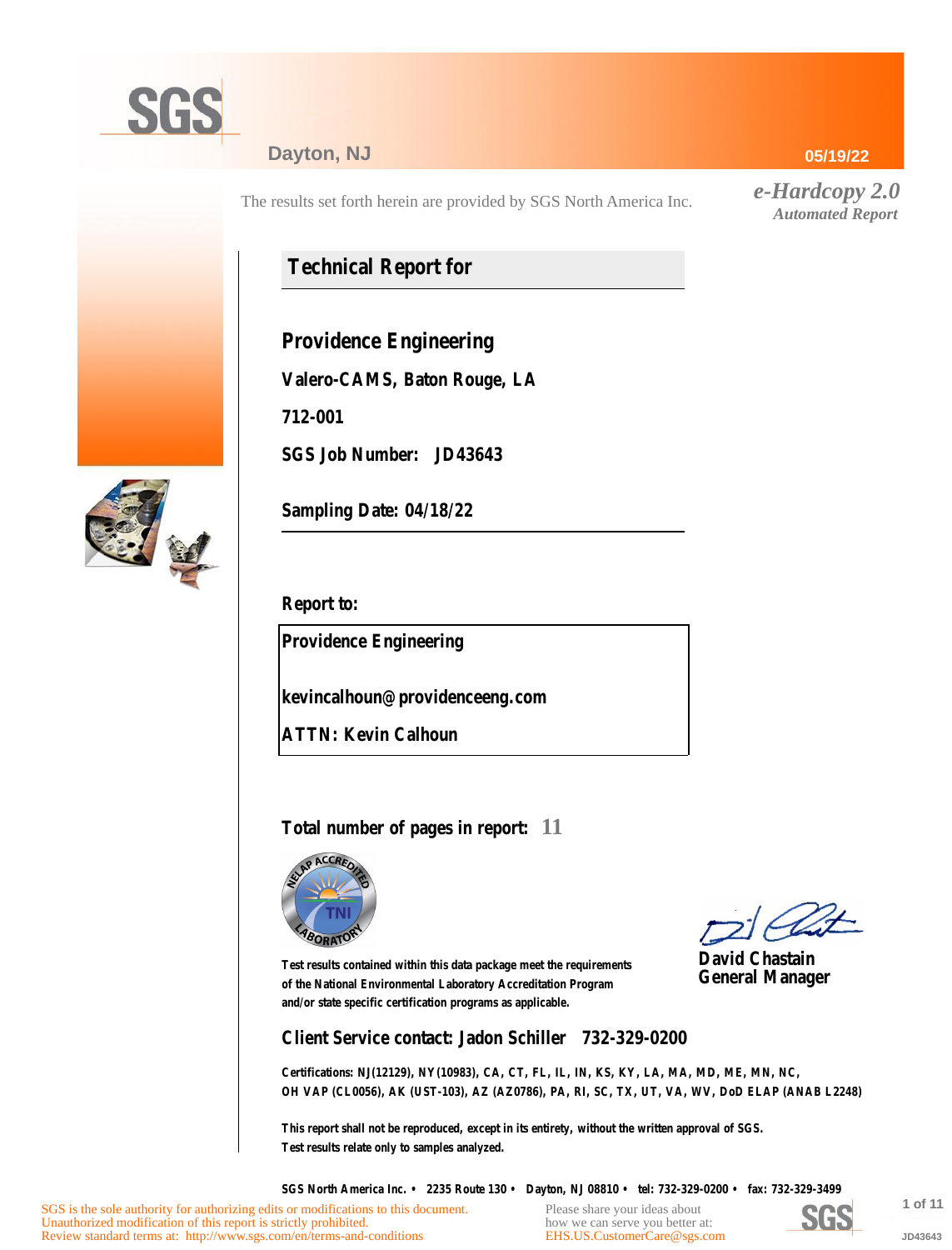$\rightarrow$ 

N<br>N

 $\overline{\omega}$ 

# **Table of Contents**

<span id="page-1-0"></span>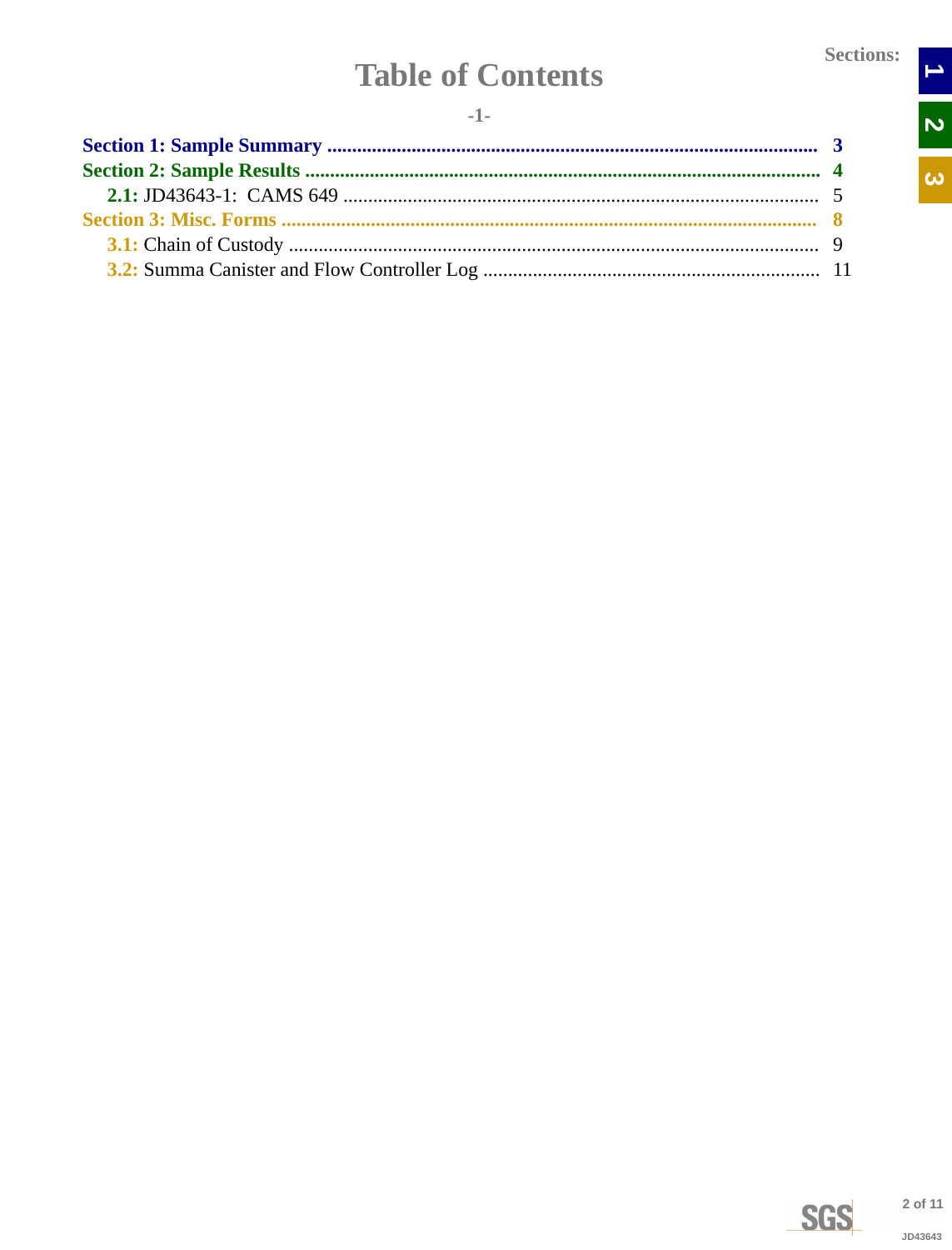### **Sample Summary**

<span id="page-2-0"></span>**Providence Engineering**

**Job No: JD43643 Valero-CAMS, Baton Rouge, LA Project No: 712-001**

| <b>Sample</b>      | <b>Collected</b>                                                                     |                                | <b>Matrix</b> |                    | <b>Client</b> |           |  |  |  |  |  |  |
|--------------------|--------------------------------------------------------------------------------------|--------------------------------|---------------|--------------------|---------------|-----------|--|--|--|--|--|--|
| <b>Number</b>      | Date                                                                                 | Time By                        |               | Received Code Type |               | Sample ID |  |  |  |  |  |  |
|                    | This report contains results reported as $ND = Not$ detected. The following applies: |                                |               |                    |               |           |  |  |  |  |  |  |
| <b>Organics ND</b> |                                                                                      | $=$ Not detected above the MDL |               |                    |               |           |  |  |  |  |  |  |

**JD43643-1 04/18/22 10:00 BK 04/24/22 AIR Ambient Air Comp. CAMS 649**



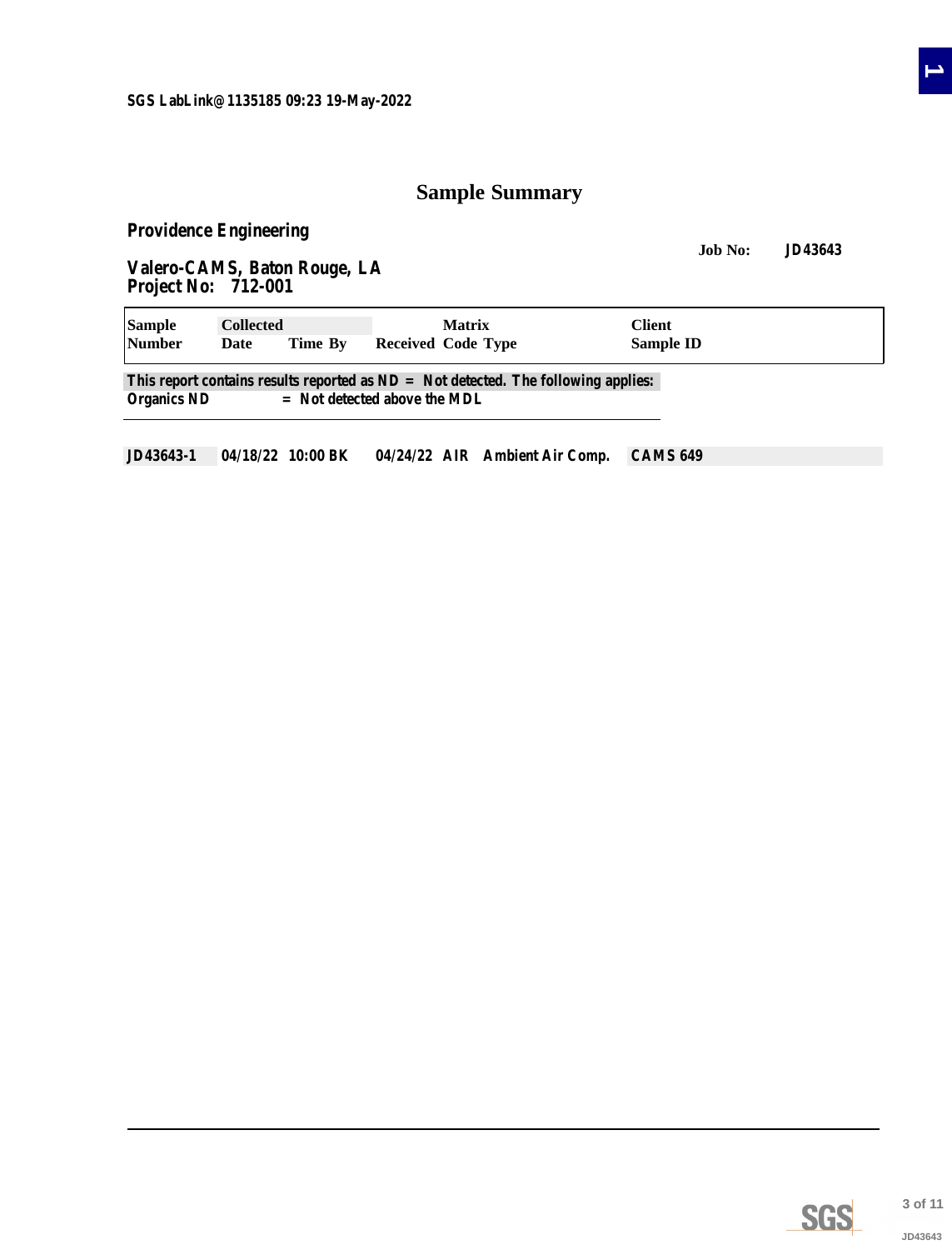<span id="page-3-0"></span>

**Dayton, NJ**



**Section 2**

**Sample Results**

**Report of Analysis**

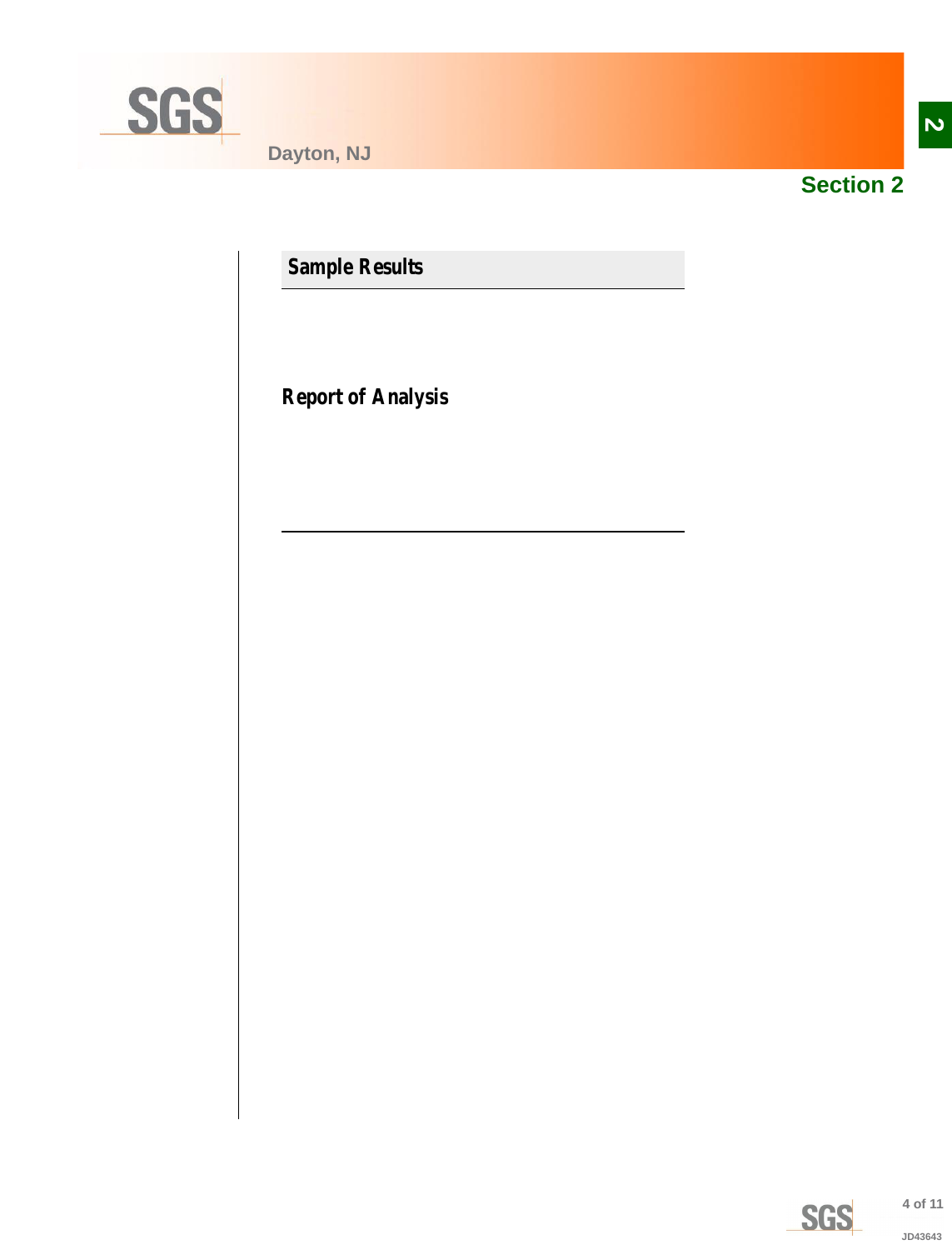|  |  | <b>Report of Analysis</b> |  |
|--|--|---------------------------|--|
|--|--|---------------------------|--|

<span id="page-4-0"></span>

|                                                                                     |                                 |                                                                                                                                                                                                                           | <b>Report of Analysis</b> |      |                  |                                                                                                                                                      |                   |                                    | Page 1 of 3      |         |  |  |
|-------------------------------------------------------------------------------------|---------------------------------|---------------------------------------------------------------------------------------------------------------------------------------------------------------------------------------------------------------------------|---------------------------|------|------------------|------------------------------------------------------------------------------------------------------------------------------------------------------|-------------------|------------------------------------|------------------|---------|--|--|
| <b>Client Sample ID:</b><br>Lab Sample ID:<br><b>Matrix:</b><br>Method:<br>Project: |                                 | <b>CAMS 649</b><br>JD43643-1<br>04/18/22<br>Date Sampled:<br><b>Date Received:</b><br>04/24/22<br>AIR - Ambient Air Comp. Summa ID: A308<br><b>Percent Solids:</b><br><b>TO-15</b><br>n/a<br>Valero-CAMS, Baton Rouge, LA |                           |      |                  |                                                                                                                                                      |                   |                                    |                  |         |  |  |
| Run#1<br><b>Run #2</b>                                                              | <b>File ID</b><br>3W76215.D     | DF<br>Analyzed<br>1                                                                                                                                                                                                       | By<br>05/11/22 19:13 TCH  | n/a  | <b>Prep Date</b> | n/a                                                                                                                                                  | <b>Prep Batch</b> | <b>Analytical Batch</b><br>V3W2996 |                  |         |  |  |
| Run#1<br><b>Run #2</b>                                                              | <b>Initial Volume</b><br>400 ml |                                                                                                                                                                                                                           |                           |      |                  |                                                                                                                                                      |                   |                                    |                  |         |  |  |
| VOA TO15 List                                                                       |                                 |                                                                                                                                                                                                                           |                           |      |                  |                                                                                                                                                      |                   |                                    |                  |         |  |  |
| CAS No.                                                                             | MW                              | Compound                                                                                                                                                                                                                  | <b>Result</b>             | RL   |                  | MDL Units Q                                                                                                                                          | Result            | <b>RL</b>                          | <b>MDL</b> Units |         |  |  |
| $67 - 64 - 1$                                                                       | 58.08                           | Acetone (2-Propanone)                                                                                                                                                                                                     | 2.4                       | 0.20 | 0.15             | ppby                                                                                                                                                 | 5.7               | 0.48                               | 0.36             | ug/m3   |  |  |
| 106-99-0                                                                            | 54.09                           | 1,3-Butadiene                                                                                                                                                                                                             | <b>ND</b>                 | 0.20 |                  | $0.084$ ppbv                                                                                                                                         | <b>ND</b>         | 0.44                               | 0.19             | ug/m3   |  |  |
| $71 - 43 - 2$                                                                       | 78.11                           | <b>Benzene</b>                                                                                                                                                                                                            | <b>ND</b>                 | 0.20 |                  | $0.062$ ppbv                                                                                                                                         | <b>ND</b>         | 0.64                               | 0.20             | ug/m3   |  |  |
| $75 - 27 - 4$                                                                       | 163.8                           | <b>Bromodichloromethane</b>                                                                                                                                                                                               | ND                        | 0.20 |                  | $0.030$ ppbv                                                                                                                                         | <b>ND</b>         | 1.3                                | 0.20             | ug/m3   |  |  |
| $75 - 25 - 2$                                                                       | 252.8                           | <b>Bromoform</b>                                                                                                                                                                                                          | <b>ND</b>                 | 0.20 |                  | $0.071$ ppbv                                                                                                                                         | <b>ND</b>         | 2.1                                | 0.73             | ug/m3   |  |  |
| 74-83-9                                                                             | 94.94                           | <b>Bromomethane</b>                                                                                                                                                                                                       | <b>ND</b>                 | 0.20 |                  | $0.069$ ppbv                                                                                                                                         | <b>ND</b>         | 0.78                               | 0.27             | ug/m3   |  |  |
| 593-60-2                                                                            | 106.9                           | <b>Bromoethene</b>                                                                                                                                                                                                        | <b>ND</b>                 | 0.20 |                  | $0.061$ ppbv                                                                                                                                         | <b>ND</b>         | 0.87                               | 0.27             | ug/m3   |  |  |
| 100-44-7                                                                            | 126                             | <b>Benzyl Chloride</b>                                                                                                                                                                                                    | <b>ND</b>                 | 0.20 | 0.13             | ppby                                                                                                                                                 | <b>ND</b>         | 1.0                                | 0.67             | ug/m3   |  |  |
| $75 - 15 - 0$                                                                       | 76.14                           | Carbon disulfide                                                                                                                                                                                                          | <b>ND</b>                 | 0.20 |                  | $0.045$ ppbv                                                                                                                                         | <b>ND</b>         | 0.62                               | 0.14             | ug/m3   |  |  |
| 108-90-7                                                                            | 112.6                           | Chlorobenzene                                                                                                                                                                                                             | <b>ND</b>                 | 0.20 |                  | $0.074$ ppbv                                                                                                                                         | <b>ND</b>         | 0.92                               | 0.34             | ug/m3   |  |  |
| $75 - 00 - 3$                                                                       | 64.52                           | Chloroethane                                                                                                                                                                                                              | ND                        | 0.20 |                  | $0.068$ ppbv                                                                                                                                         | ND                | 0.53                               | 0.18             | ug/m3   |  |  |
| $67 - 66 - 3$                                                                       | 119.4                           | Chloroform                                                                                                                                                                                                                | <b>ND</b>                 | 0.20 |                  | $0.037$ ppbv                                                                                                                                         | <b>ND</b>         | 0.98                               | 0.18             | ug/m3   |  |  |
| $74 - 87 - 3$                                                                       | 50.49                           | Chloromethane                                                                                                                                                                                                             | 0.69                      | 0.20 | 0.090            | ppbv                                                                                                                                                 | 1.4               | 0.41                               | 0.19             | ug/m3   |  |  |
| $107 - 05 - 1$                                                                      | 76.53                           | 3-Chloropropene                                                                                                                                                                                                           | ND                        | 0.20 |                  | $0.083$ ppbv                                                                                                                                         | <b>ND</b>         | 0.63                               | 0.26             | ug/m3   |  |  |
| $95 - 49 - 8$                                                                       | 126.6                           | 2-Chlorotoluene                                                                                                                                                                                                           | ND                        | 0.20 |                  | $0.072$ ppbv                                                                                                                                         | <b>ND</b>         | 1.0                                | 0.37             | ug/m3   |  |  |
| $56 - 23 - 5$                                                                       | 153.8                           | Carbon tetrachloride                                                                                                                                                                                                      | <b>ND</b>                 | 0.20 |                  | $0.040$ ppbv                                                                                                                                         | <b>ND</b>         | 1.3                                | 0.25             | ug/m3   |  |  |
| 110-82-7                                                                            | 84.16                           | Cyclohexane                                                                                                                                                                                                               | <b>ND</b>                 | 0.20 | 0.11             | ppby                                                                                                                                                 | <b>ND</b>         | 0.69                               | 0.38             | ug/m3   |  |  |
| $75 - 34 - 3$                                                                       | 98.96                           | 1,1-Dichloroethane                                                                                                                                                                                                        | ND                        | 0.20 |                  | $0.057$ ppbv                                                                                                                                         | <b>ND</b>         | 0.81                               | 0.23             | ug/m3   |  |  |
| $75 - 35 - 4$                                                                       | 96.94                           | 1,1-Dichloroethylene                                                                                                                                                                                                      | $\mathbf{N}\mathbf{D}$    | 0.20 |                  | $0.059$ ppbv                                                                                                                                         | <b>ND</b>         | 0.79                               | 0.23             | ug/m3   |  |  |
| 106-93-4                                                                            | 187.9                           | 1,2-Dibromoethane (EDB)                                                                                                                                                                                                   | ND                        | 0.20 |                  | $0.097$ ppbv                                                                                                                                         | ND                | 1.5                                | 0.75             | ug/m3   |  |  |
| $107 - 06 - 2$                                                                      | 98.96                           | 1,2-Dichloroethane                                                                                                                                                                                                        | ND                        | 0.20 |                  | $0.070$ ppbv                                                                                                                                         | <b>ND</b>         | 0.81                               | 0.28             | ug/m3   |  |  |
| $78 - 87 - 5$                                                                       | 113                             | 1,2-Dichloropropane                                                                                                                                                                                                       | ND                        | 0.20 |                  | $0.062$ ppbv                                                                                                                                         | <b>ND</b>         | 0.92                               | 0.29             | ug/m3   |  |  |
| 123-91-1                                                                            | 88.12                           | 1,4-Dioxane                                                                                                                                                                                                               | ND                        | 0.20 | 0.12             | ppby                                                                                                                                                 | <b>ND</b>         | 0.72                               | 0.43             | ug/m3   |  |  |
| $75 - 71 - 8$                                                                       | 120.9                           | Dichlorodifluoromethane                                                                                                                                                                                                   | 0.32                      | 0.20 |                  | $0.032$ ppbv                                                                                                                                         | 1.6               | 0.99                               | 0.16             | ug/m3   |  |  |
| 124-48-1                                                                            | 208.3                           | Dibromochloromethane                                                                                                                                                                                                      | ND                        | 0.20 |                  | $0.052$ ppbv                                                                                                                                         | <b>ND</b>         | 1.7                                | 0.44             | ug/m3   |  |  |
| 156-60-5                                                                            | 96.94                           | trans-1,2-Dichloroethylene                                                                                                                                                                                                | ND                        | 0.20 |                  | $0.069$ ppbv                                                                                                                                         | <b>ND</b>         | 0.79                               | 0.27             | ug/m3   |  |  |
| 156-59-2                                                                            | 96.94                           | cis-1,2-Dichloroethylene                                                                                                                                                                                                  | ND                        | 0.20 |                  | $0.077$ ppbv                                                                                                                                         | <b>ND</b>         | 0.79                               | 0.31             | ug/m3   |  |  |
| $10061 - 01 - 5$                                                                    | 111                             | cis-1,3-Dichloropropene                                                                                                                                                                                                   | $\mathbf{N}\mathbf{D}$    | 0.20 | 0.062            | ppby                                                                                                                                                 | <b>ND</b>         | 0.91                               | 0.28             | ug/m3   |  |  |
| 541-73-1                                                                            | 147                             | m-Dichlorobenzene <sup>a</sup>                                                                                                                                                                                            | ND                        | 0.20 | 0.040            | ppby                                                                                                                                                 | <b>ND</b>         | 1.2                                | 0.24             | ug/m3   |  |  |
| $95 - 50 - 1$                                                                       | 147                             | o-Dichlorobenzene b                                                                                                                                                                                                       | ND                        | 0.20 | 0.15             | ppby                                                                                                                                                 | <b>ND</b>         | 1.2                                | 0.90             | ug/m3   |  |  |
| $106 - 46 - 7$                                                                      | 147                             | p-Dichlorobenzene b                                                                                                                                                                                                       | <b>ND</b>                 | 0.20 | 0.19             | ppby                                                                                                                                                 | <b>ND</b>         | 1.2                                | 1.1              | ug/m3   |  |  |
| $10061 - 02 - 6$                                                                    | 111                             | trans-1,3-Dichloropropene                                                                                                                                                                                                 | <b>ND</b>                 | 0.20 | 0.10             | ppby                                                                                                                                                 | <b>ND</b>         | 0.91                               | 0.45             | ug/m3   |  |  |
| $ND = Not detected$<br>$RL =$ Reporting Limit                                       |                                 | <b>MDL</b> = Method Detection Limit<br>$E =$ Indicates value exceeds calibration range                                                                                                                                    |                           |      |                  | $J =$ Indicates an estimated value<br>$B =$ Indicates analyte found in associated method blank<br>$N =$ Indicates presumptive evidence of a compound |                   |                                    |                  |         |  |  |
|                                                                                     |                                 |                                                                                                                                                                                                                           |                           |      |                  |                                                                                                                                                      |                   |                                    |                  |         |  |  |
|                                                                                     |                                 |                                                                                                                                                                                                                           |                           |      |                  |                                                                                                                                                      |                   | <b>SGS</b>                         |                  | 5 of 11 |  |  |
|                                                                                     |                                 |                                                                                                                                                                                                                           |                           |      |                  |                                                                                                                                                      |                   |                                    |                  |         |  |  |

| $ND = Not detected$    | $MDL = Method$ Detection Limit | $J =$ Indicates an estimated value |
|------------------------|--------------------------------|------------------------------------|
| $RL =$ Reporting Limit |                                | $B = Indicates$ analyte found in a |

**SGS** 

**E = Indicates value exceeds calibration range N = Indicates presumptive evidence of a compound**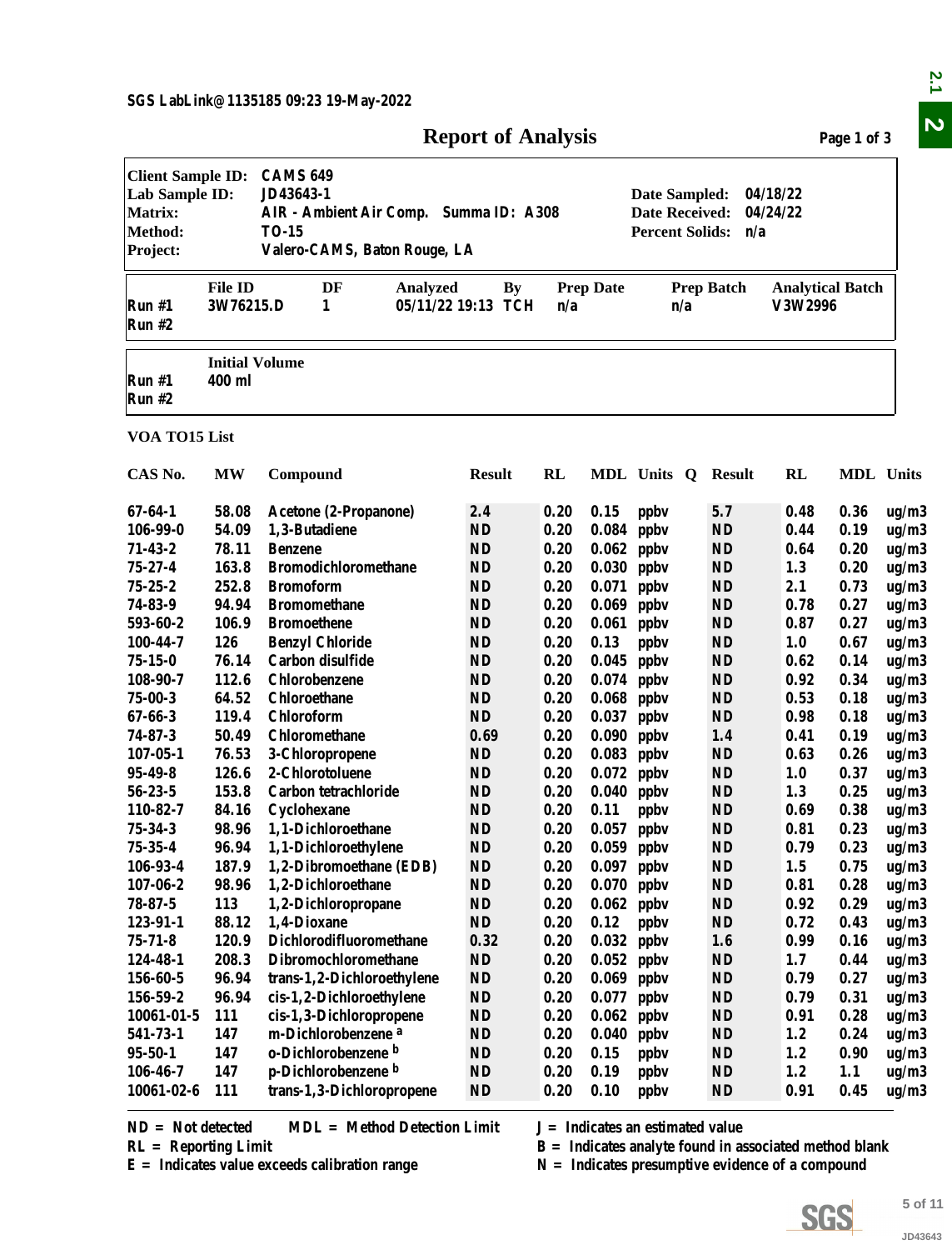### **Report of Analysis** Page 2 of 3

|                                                                                            |                |                                                                                                                                                                                                                           | <b>Report of Analysis</b>    |              |                      |                                                          |                        |      | Page 2 of 3      |                |
|--------------------------------------------------------------------------------------------|----------------|---------------------------------------------------------------------------------------------------------------------------------------------------------------------------------------------------------------------------|------------------------------|--------------|----------------------|----------------------------------------------------------|------------------------|------|------------------|----------------|
| <b>Client Sample ID:</b><br>Lab Sample ID:<br><b>Matrix:</b><br><b>Method:</b><br>Project: |                | <b>CAMS 649</b><br>JD43643-1<br>04/18/22<br>Date Sampled:<br>AIR - Ambient Air Comp. Summa ID: A308<br>04/24/22<br><b>Date Received:</b><br><b>TO-15</b><br><b>Percent Solids:</b><br>n/a<br>Valero-CAMS, Baton Rouge, LA |                              |              |                      |                                                          |                        |      |                  |                |
| VOA TO15 List                                                                              |                |                                                                                                                                                                                                                           |                              |              |                      |                                                          |                        |      |                  |                |
| CAS No.                                                                                    | <b>MW</b>      | Compound                                                                                                                                                                                                                  | <b>Result</b>                | <b>RL</b>    |                      | MDL Units Q                                              | Result                 | RL   | <b>MDL</b> Units |                |
| 64-17-5                                                                                    | 46.07          | <b>Ethanol</b>                                                                                                                                                                                                            | 3.5                          | 0.50         | 0.39                 | ppby                                                     | 6.6                    | 0.94 | 0.73             | ug/m3          |
| $100 - 41 - 4$                                                                             | 106.2          | <b>Ethylbenzene</b>                                                                                                                                                                                                       | ND                           | 0.20         | 0.061                | ppby                                                     | <b>ND</b>              | 0.87 | 0.26             | ug/m3          |
| 141-78-6                                                                                   | 88             | <b>Ethyl Acetate</b>                                                                                                                                                                                                      | 0.38                         | 0.20         | 0.10                 | ppby                                                     | 1.4                    | 0.72 | 0.36             | ug/m3          |
| 622-96-8                                                                                   |                | 120.19 4-Ethyltoluene                                                                                                                                                                                                     | ND                           | 0.20         | 0.095                | ppby                                                     | <b>ND</b>              | 0.98 | 0.47             | ug/m3          |
| $76 - 13 - 1$                                                                              | 187.4          | Freon 113                                                                                                                                                                                                                 | <b>ND</b>                    | 0.20         | 0.031                | ppby                                                     | <b>ND</b>              | 1.5  | 0.24             | ug/m3          |
| $76 - 14 - 2$                                                                              | 170.9          | Freon 114                                                                                                                                                                                                                 | ND                           | 0.20         | 0.050                | ppby                                                     | <b>ND</b>              | 1.4  | 0.35             | ug/m3          |
| 142-82-5                                                                                   | 100.2          | Heptane                                                                                                                                                                                                                   | <b>ND</b>                    | 0.20         | 0.092                | ppby                                                     | <b>ND</b>              | 0.82 | 0.38             | ug/m3          |
| $87 - 68 - 3$                                                                              | 260.8          | Hexachlorobutadiene                                                                                                                                                                                                       | ND                           | 0.20         | 0.062                | ppby                                                     | <b>ND</b>              | 2.1  | 0.66             | ug/m3          |
| 110-54-3                                                                                   | 86.18          | <b>Hexane</b>                                                                                                                                                                                                             | <b>ND</b>                    | 0.20         | 0.11                 | ppby                                                     | <b>ND</b>              | 0.70 | 0.39             | ug/m3          |
| 591-78-6                                                                                   | 100            | 2-Hexanone                                                                                                                                                                                                                | $\mathbf{N}\mathbf{D}$       | 0.20         | 0.15                 | ppby                                                     | <b>ND</b>              | 0.82 | 0.61             | ug/m3          |
| $67 - 63 - 0$                                                                              | 60.1           | <b>Isopropyl Alcohol</b>                                                                                                                                                                                                  | 0.34                         | 0.20         | 0.14                 | ppby                                                     | 0.84                   | 0.49 | 0.34             | ug/m3          |
| $75 - 09 - 2$                                                                              | 84.94          | <b>Methylene chloride</b>                                                                                                                                                                                                 | 0.27                         | 0.20         | 0.056                | ppby                                                     | 0.94                   | 0.69 | 0.19             | ug/m3          |
| $78 - 93 - 3$                                                                              | 72.11          | Methyl ethyl ketone                                                                                                                                                                                                       | 0.23                         | 0.20         | 0.11                 | ppby                                                     | 0.68                   | 0.59 | 0.32             | ug/m3          |
| $108-10-1$                                                                                 | 100.2          | <b>Methyl Isobutyl Ketone</b>                                                                                                                                                                                             | ND                           | 0.20         | 0.073                | ppby                                                     | <b>ND</b>              | 0.82 | 0.30             | ug/m3          |
| 1634-04-4                                                                                  | 88.15          | <b>Methyl Tert Butyl Ether</b>                                                                                                                                                                                            | ND                           | 0.20         | 0.080                | ppby                                                     | <b>ND</b>              | 0.72 | 0.29             | ug/m3          |
| $80 - 62 - 6$                                                                              | 100.12         | Methylmethacrylate                                                                                                                                                                                                        | ND                           | 0.20         | 0.070                | ppby                                                     | <b>ND</b>              | 0.82 | 0.29             | ug/m3          |
| $115 - 07 - 1$                                                                             | 42             | Propylene                                                                                                                                                                                                                 | <b>ND</b>                    | 0.50         | 0.14                 | ppby                                                     | <b>ND</b>              | 0.86 | 0.24             | ug/m3          |
| $100 - 42 - 5$                                                                             | 104.1          | <b>Styrene</b>                                                                                                                                                                                                            | $\bf ND$                     | 0.20         | 0.12                 | ppby                                                     | <b>ND</b>              | 0.85 | 0.51             | ug/m3          |
| $71 - 55 - 6$                                                                              | 133.4          | 1,1,1-Trichloroethane                                                                                                                                                                                                     | $\mathbf{N}\mathbf{D}$       | 0.20         | 0.037                | ppby                                                     | <b>ND</b>              | 1.1  | 0.20             | ug/m3          |
| $79 - 34 - 5$                                                                              |                | 167.85 1,1,2,2-Tetrachloroethane                                                                                                                                                                                          | ND                           | 0.20         | 0.048                | ppby                                                     | <b>ND</b>              | 1.4  | 0.33             | ug/m3          |
| $79 - 00 - 5$                                                                              | 133.4          | 1,1,2-Trichloroethane                                                                                                                                                                                                     | <b>ND</b>                    | 0.20         | 0.038                | ppby                                                     | <b>ND</b>              | 1.1  | 0.21             | ug/m3          |
| 120-82-1                                                                                   | 181.5          | 1,2,4-Trichlorobenzene b                                                                                                                                                                                                  | <b>ND</b>                    | 0.20         | 0.12                 | ppby                                                     | <b>ND</b>              | 1.5  | 0.89             | ug/m3          |
| $95 - 63 - 6$                                                                              |                | 120.19 1,2,4-Trimethylbenzene                                                                                                                                                                                             | <b>ND</b>                    | 0.20         | 0.087                | ppby                                                     | <b>ND</b>              | 0.98 | 0.43             | ug/m3          |
| $108 - 67 - 8$                                                                             |                | 120.19 1,3,5-Trimethylbenzene                                                                                                                                                                                             | ND                           | 0.20         | $0.080$ ppbv         |                                                          | ND                     | 0.98 | 0.39             | ug/m3          |
| 540-84-1                                                                                   |                | 114.2 2,2,4-Trimethylpentane                                                                                                                                                                                              | <b>ND</b>                    | 0.20         |                      | $0.095$ ppbv                                             | <b>ND</b>              | 0.93 | 0.44             |                |
| $75 - 65 - 0$                                                                              | 74.12          | <b>Tertiary Butyl Alcohol</b>                                                                                                                                                                                             | ND                           | 0.20         | $0.093$ ppbv         |                                                          | <b>ND</b>              | 0.61 | 0.28             | ug/m3          |
| 127-18-4                                                                                   | 165.8          | Tetrachloroethylene                                                                                                                                                                                                       | ND                           |              | $0.040$ $0.014$ ppbv |                                                          | <b>ND</b>              | 0.27 | 0.095            | ug/m3<br>ug/m3 |
| 109-99-9                                                                                   | 72.11          | Tetrahydrofuran                                                                                                                                                                                                           | ND                           | 0.20         | $0.090$ ppbv         |                                                          | <b>ND</b>              | 0.59 | 0.27             |                |
| 108-88-3                                                                                   | 92.14          | <b>Toluene</b>                                                                                                                                                                                                            | ND                           | 0.20         | $0.057$ ppbv         |                                                          | <b>ND</b>              | 0.75 | 0.21             | ug/m3          |
| $79 - 01 - 6$                                                                              | 131.4          | Trichloroethylene                                                                                                                                                                                                         | 0.68                         |              | $0.040$ $0.019$ ppbv |                                                          | 3.7                    | 0.21 | 0.10             | ug/m3          |
| $75 - 69 - 4$                                                                              | 137.4          | Trichlorofluoromethane                                                                                                                                                                                                    |                              | 0.20         |                      | $0.036$ ppbv<br>J                                        | 1.1                    |      |                  | ug/m3          |
|                                                                                            |                |                                                                                                                                                                                                                           | 0.19                         |              |                      |                                                          |                        | 1.1  | 0.20             | ug/m3          |
| $75 - 01 - 4$                                                                              | 62.5           | <b>Vinyl chloride</b>                                                                                                                                                                                                     | ND                           | 0.20         | $0.069$ ppbv         |                                                          | <b>ND</b>              | 0.51 | 0.18             | ug/m3          |
| $108 - 05 - 4$                                                                             | 86             | <b>Vinyl Acetate</b>                                                                                                                                                                                                      | <b>ND</b>                    | 0.20         | 0.11                 | ppby                                                     | <b>ND</b>              | 0.70 | 0.39             | ug/m3          |
|                                                                                            | 106.2          | m, p-Xylene                                                                                                                                                                                                               | <b>ND</b>                    | 0.20         | 0.14                 | ppby                                                     | <b>ND</b>              | 0.87 | 0.61             | ug/m3          |
| $95 - 47 - 6$                                                                              | 106.2<br>106.2 | o-Xylene<br><b>Xylenes</b> (total)                                                                                                                                                                                        | $\mathbf{N}\mathbf{D}$<br>ND | 0.20<br>0.20 | 0.077                | ppby                                                     | <b>ND</b><br><b>ND</b> | 0.87 | 0.33             | ug/m3          |
| 1330-20-7                                                                                  |                |                                                                                                                                                                                                                           |                              |              | 0.077                | ppby                                                     |                        | 0.87 | 0.33             | ug/m3          |
| CAS No.                                                                                    |                | <b>Surrogate Recoveries</b>                                                                                                                                                                                               | Run# 1<br>Run# 2             |              | Limits               |                                                          |                        |      |                  |                |
| 460-00-4                                                                                   |                | 4-Bromofluorobenzene<br>107%                                                                                                                                                                                              |                              |              | 65-128%              |                                                          |                        |      |                  |                |
| $ND = Not detected$                                                                        |                | <b>MDL</b> = Method Detection Limit                                                                                                                                                                                       |                              |              |                      | $J = Indicates$ an estimated value                       |                        |      |                  |                |
| $RL =$ Reporting Limit                                                                     |                |                                                                                                                                                                                                                           |                              |              |                      | $B =$ Indicates analyte found in associated method blank |                        |      |                  |                |
|                                                                                            |                | $E =$ Indicates value exceeds calibration range                                                                                                                                                                           |                              |              |                      | $N =$ Indicates presumptive evidence of a compound       |                        |      |                  |                |
|                                                                                            |                |                                                                                                                                                                                                                           |                              |              |                      |                                                          |                        |      |                  |                |
|                                                                                            |                |                                                                                                                                                                                                                           |                              |              |                      |                                                          |                        |      |                  | 6 of 11        |
|                                                                                            |                |                                                                                                                                                                                                                           |                              |              |                      |                                                          |                        |      | SGS              |                |
|                                                                                            |                |                                                                                                                                                                                                                           |                              |              |                      |                                                          |                        |      |                  | JD43643        |



 $\mathbf{z}$ .1  $\overline{\mathbf{v}}$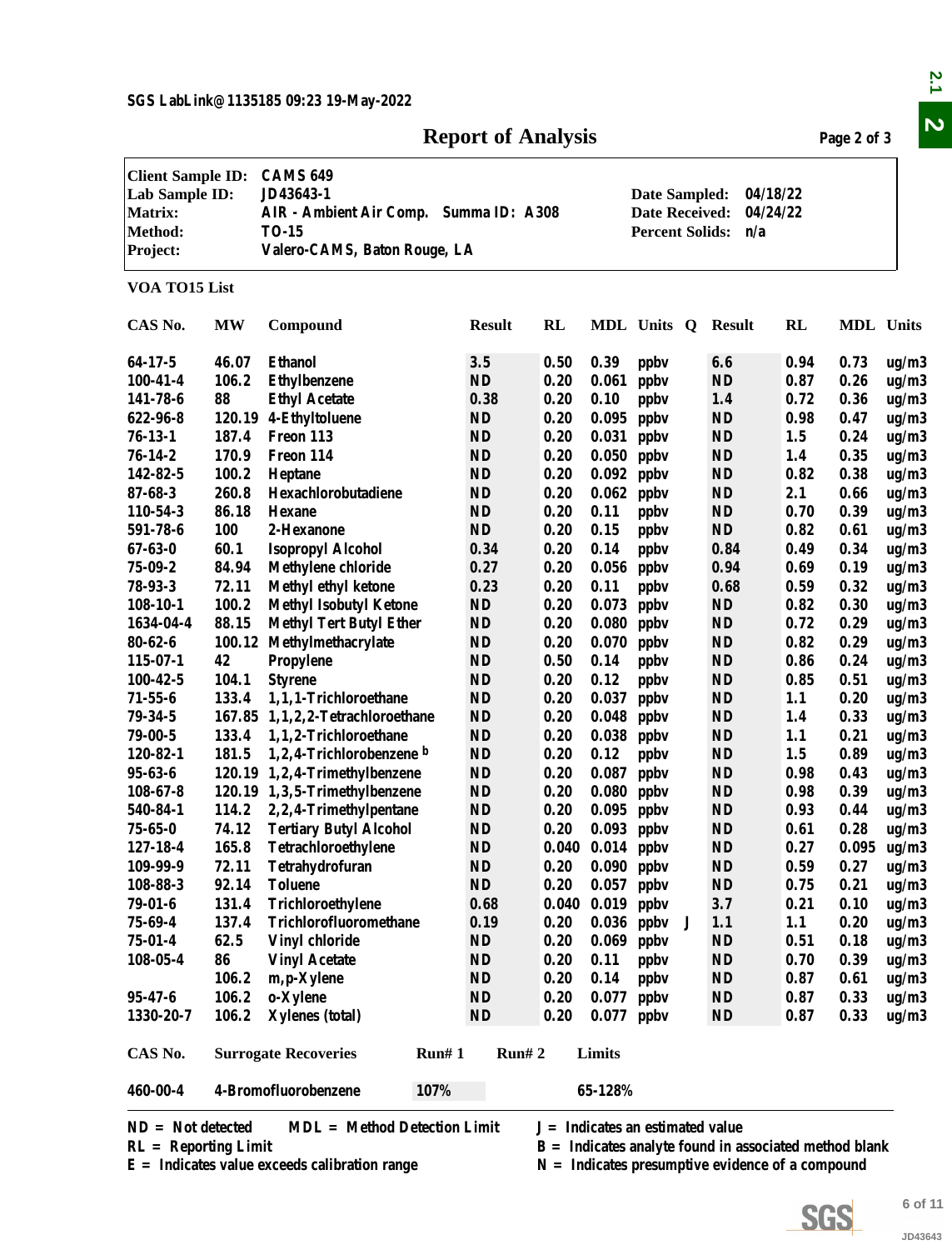| <b>Report of Analysis</b> | Page 3 of 3 |
|---------------------------|-------------|
|---------------------------|-------------|

|                                                                              |           |                                                                                                                                                                                                                           | <b>Report of Analysis</b> |    |  |                                    |  |    | Page 3 of 3                                                                                                    |                    |
|------------------------------------------------------------------------------|-----------|---------------------------------------------------------------------------------------------------------------------------------------------------------------------------------------------------------------------------|---------------------------|----|--|------------------------------------|--|----|----------------------------------------------------------------------------------------------------------------|--------------------|
| <b>Client Sample ID:</b><br>Lab Sample ID:<br>Matrix:<br>Method:<br>Project: |           | <b>CAMS 649</b><br>JD43643-1<br>Date Sampled:<br>04/18/22<br><b>Date Received:</b><br>AIR - Ambient Air Comp. Summa ID: A308<br>04/24/22<br><b>Percent Solids:</b><br><b>TO-15</b><br>n/a<br>Valero-CAMS, Baton Rouge, LA |                           |    |  |                                    |  |    |                                                                                                                |                    |
| VOA TO15 List                                                                |           |                                                                                                                                                                                                                           |                           |    |  |                                    |  |    |                                                                                                                |                    |
| CAS No.                                                                      | <b>MW</b> | Compound                                                                                                                                                                                                                  | <b>Result</b>             | RL |  | MDL Units Q Result                 |  | RL | MDL Units                                                                                                      |                    |
| QC limits bias high.                                                         |           | (a) This compound in blank spike is outside in house QC limits bias high.<br>(b) Associated CCV outside of control limits high, sample was ND. This compound in blank spike is outside in house                           |                           |    |  |                                    |  |    |                                                                                                                |                    |
|                                                                              |           |                                                                                                                                                                                                                           |                           |    |  |                                    |  |    |                                                                                                                |                    |
|                                                                              |           |                                                                                                                                                                                                                           |                           |    |  |                                    |  |    |                                                                                                                |                    |
|                                                                              |           |                                                                                                                                                                                                                           |                           |    |  |                                    |  |    |                                                                                                                |                    |
|                                                                              |           |                                                                                                                                                                                                                           |                           |    |  |                                    |  |    |                                                                                                                |                    |
|                                                                              |           |                                                                                                                                                                                                                           |                           |    |  |                                    |  |    |                                                                                                                |                    |
|                                                                              |           |                                                                                                                                                                                                                           |                           |    |  |                                    |  |    |                                                                                                                |                    |
| $ND = Not detected$<br>$RL =$ Reporting Limit                                |           | <b>MDL</b> = Method Detection Limit<br>$E =$ Indicates value exceeds calibration range                                                                                                                                    |                           |    |  | $J = Indicates$ an estimated value |  |    | $B =$ Indicates analyte found in associated method blank<br>$N =$ Indicates presumptive evidence of a compound |                    |
|                                                                              |           |                                                                                                                                                                                                                           |                           |    |  |                                    |  |    | <b>SGS</b>                                                                                                     | 7 of 11<br>JD43643 |

- 
- **R** = Indicates analyte found in associated method blank
- 



 $\overline{2.1}$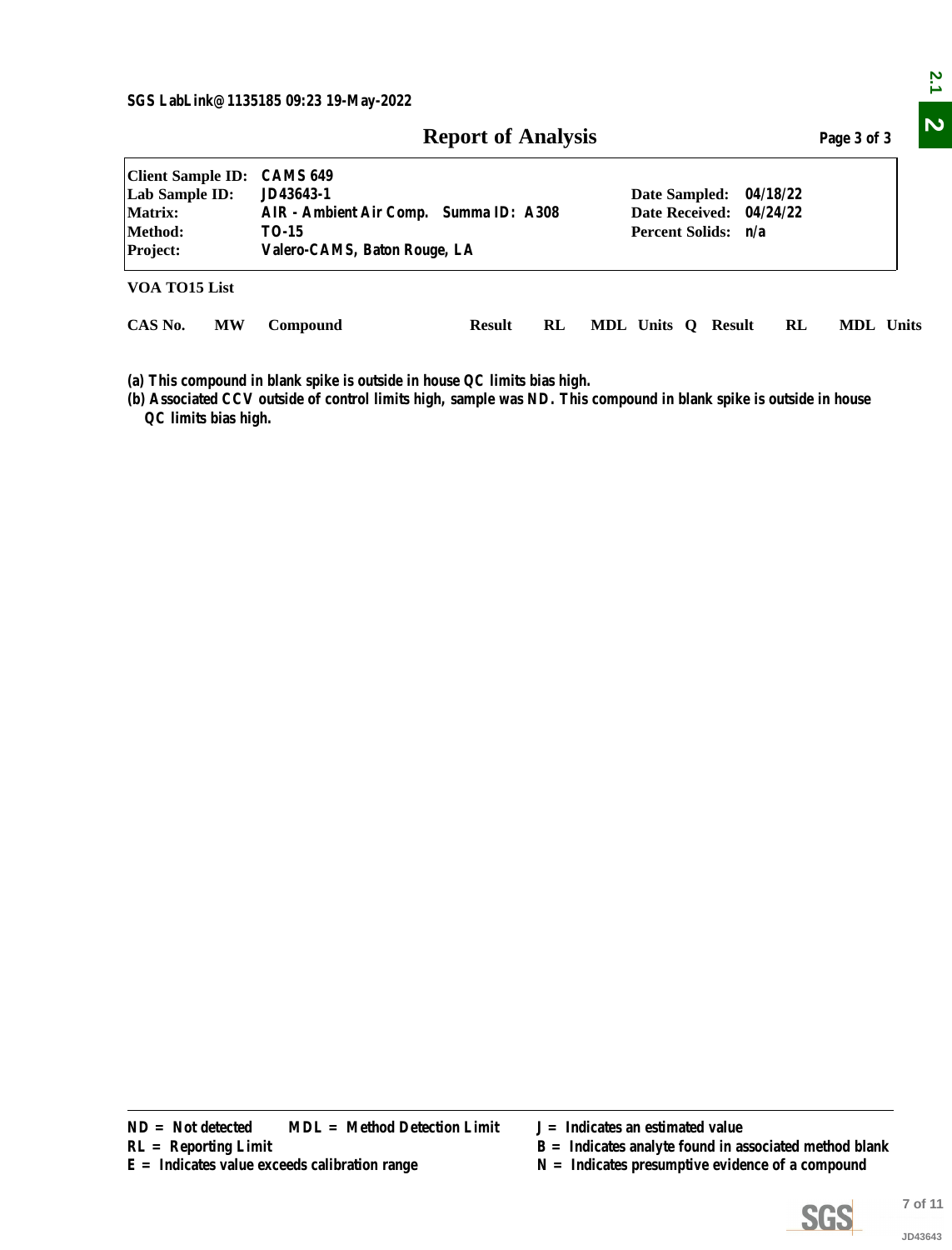<span id="page-7-0"></span>

**Section 3**  $|\boldsymbol{\omega}|$ 

**Misc. Forms**

**Custody Documents and Other Forms**

**Includes the following where applicable:**

- **Chain of Custody**
- **Summa Canister and Flow Controller Log**

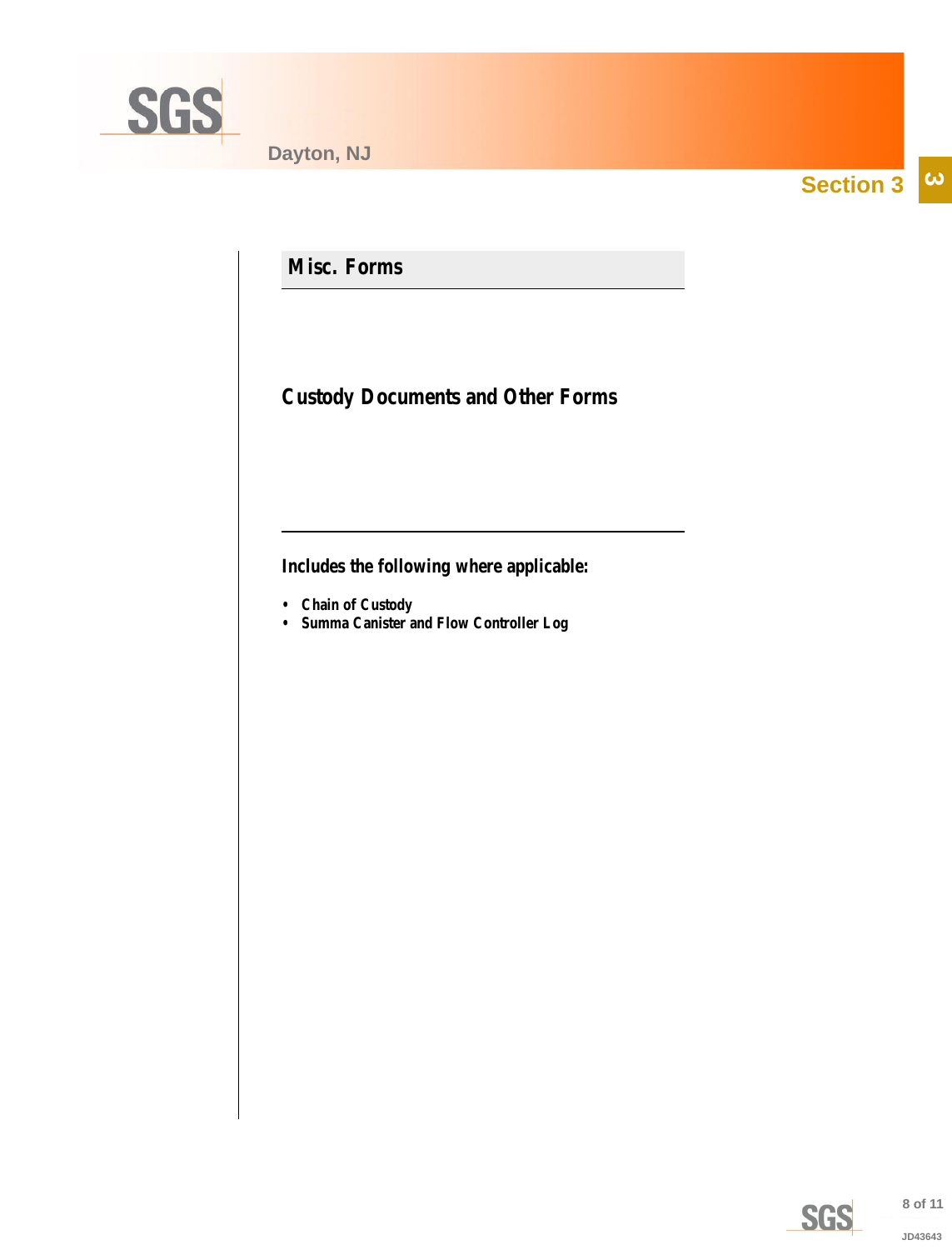<span id="page-8-0"></span>

|                                                                |                                                    |                                                                                                                     |                                | <b>CHAIN OF CUSTODY - AIR</b>        |                                                  |                              |                  |                          |                                                             |                                  | <b>PAGE</b>                                |             | ΟF               |                           |
|----------------------------------------------------------------|----------------------------------------------------|---------------------------------------------------------------------------------------------------------------------|--------------------------------|--------------------------------------|--------------------------------------------------|------------------------------|------------------|--------------------------|-------------------------------------------------------------|----------------------------------|--------------------------------------------|-------------|------------------|---------------------------|
|                                                                |                                                    |                                                                                                                     |                                | SGS North America Inc. - Dayton      |                                                  |                              |                  |                          | 537 OG40 6562                                               |                                  |                                            |             |                  |                           |
|                                                                |                                                    |                                                                                                                     |                                | TEL. 732-329-0200 FAX 732-329-3499   | 2235 Route 130, Dayton, NJ 08810                 |                              |                  |                          | SGS Quote #                                                 |                                  |                                            | SGS Job     |                  |                           |
|                                                                | Client / Reporting Information                     |                                                                                                                     |                                |                                      | www.sgs.com/ehsusa<br><b>Project Information</b> |                              |                  |                          |                                                             |                                  | <b>Weather Parameters</b>                  |             |                  | <b>Requested Analysis</b> |
| <b>Company Name</b>                                            |                                                    |                                                                                                                     | Project Name:                  |                                      |                                                  |                              |                  | Temperature (Fahrenheit) |                                                             |                                  |                                            |             |                  |                           |
| Minumne                                                        |                                                    |                                                                                                                     |                                |                                      |                                                  |                              |                  |                          | Start                                                       |                                  | Maximum.                                   |             |                  |                           |
|                                                                |                                                    |                                                                                                                     |                                |                                      |                                                  |                              |                  |                          | Stop                                                        |                                  | Minimum:                                   |             |                  |                           |
| <b>State</b><br>A.                                             | Zip<br>70.KQ                                       |                                                                                                                     |                                |                                      |                                                  |                              | <b>State</b>     |                          | Atmoshpheric Pressure (inches of Hg)                        |                                  |                                            |             |                  |                           |
|                                                                |                                                    |                                                                                                                     | Project<br>$12 - 00$           |                                      |                                                  |                              |                  |                          | Start:                                                      |                                  | Maximum                                    |             |                  |                           |
|                                                                |                                                    | speritaun con                                                                                                       | <b>Client Purchase Order #</b> |                                      |                                                  |                              |                  |                          | Stop:                                                       |                                  | Minimum:                                   |             |                  |                           |
|                                                                |                                                    |                                                                                                                     |                                |                                      |                                                  |                              |                  |                          | Other weather comment:                                      |                                  |                                            |             |                  |                           |
|                                                                |                                                    |                                                                                                                     |                                |                                      |                                                  |                              |                  |                          |                                                             |                                  |                                            |             |                  |                           |
|                                                                | Air Type                                           | <b>Sampling Equipment Info</b>                                                                                      |                                |                                      | <b>Start Sampling Information</b>                |                              |                  |                          |                                                             | <b>Stop Sampling Information</b> |                                            |             |                  |                           |
|                                                                | Ind $(I)$                                          |                                                                                                                     | Flow<br>Controller             | 2022                                 | Time<br>(24hr                                    | Canister<br>Pressure         | Interior<br>Temp | Sampler                  | 12022                                                       | Time<br>(24hr                    | Canister<br>Pressure                       | Interior    |                  |                           |
| Lab<br>Sample # <mark>I</mark> Field ID / Point of Collection  | Soil Vap (SV)<br>Res (R)<br>Amb(A)<br>Non-Res (NR) | Canister<br><b>Canister Size</b><br>Serial #<br>6L or 1L                                                            | Serial #                       | Date                                 | clock)                                           | ("Ha)                        | (F)              | Init.                    | Date                                                        | clock)                           | ("Hg)                                      | Temp<br>(F) | Sampler<br>Init. |                           |
| ⊾∧د                                                            | NR<br>ħ                                            | A308                                                                                                                |                                | 4117                                 | ١Œ                                               | ঽ∩                           | ٦2               |                          | 'r F                                                        | اندر/                            | 45                                         | 67          | TК               |                           |
|                                                                |                                                    |                                                                                                                     |                                |                                      |                                                  |                              |                  |                          |                                                             |                                  |                                            |             |                  |                           |
|                                                                |                                                    |                                                                                                                     |                                |                                      |                                                  |                              |                  |                          |                                                             |                                  |                                            |             |                  |                           |
|                                                                |                                                    |                                                                                                                     |                                |                                      |                                                  |                              |                  |                          |                                                             |                                  |                                            |             |                  |                           |
|                                                                |                                                    |                                                                                                                     |                                |                                      |                                                  |                              |                  |                          |                                                             |                                  |                                            |             |                  |                           |
|                                                                |                                                    |                                                                                                                     |                                |                                      |                                                  |                              |                  |                          |                                                             |                                  |                                            |             |                  |                           |
|                                                                |                                                    |                                                                                                                     |                                |                                      |                                                  |                              |                  |                          |                                                             |                                  |                                            |             |                  |                           |
|                                                                |                                                    |                                                                                                                     |                                |                                      |                                                  |                              |                  |                          |                                                             |                                  |                                            |             |                  |                           |
|                                                                |                                                    |                                                                                                                     |                                |                                      |                                                  |                              |                  |                          |                                                             |                                  |                                            |             |                  |                           |
|                                                                |                                                    |                                                                                                                     |                                |                                      |                                                  |                              |                  |                          |                                                             |                                  |                                            |             |                  |                           |
|                                                                |                                                    |                                                                                                                     |                                |                                      |                                                  |                              |                  |                          |                                                             |                                  |                                            |             |                  |                           |
| <b>Turnaround Time (Business days)</b><br>15 Business Days     |                                                    |                                                                                                                     |                                | All NJDEP TO-15 is mandatory Full T1 |                                                  | Data Deliverable Information |                  |                          |                                                             |                                  | <b>Comments / Remarks</b>                  |             |                  |                           |
| 10 Business Days                                               | Initial Assessment Affred of                       |                                                                                                                     |                                | Comm A                               |                                                  |                              |                  |                          |                                                             |                                  |                                            |             |                  |                           |
| 5 Business Days<br>3 Business Days *                           |                                                    |                                                                                                                     |                                | Comm B<br>Reduced T2                 |                                                  |                              |                  |                          |                                                             |                                  |                                            |             |                  |                           |
| <b>Label Verification</b><br>2 Business Days<br>1 Business Dav | : ماد 13                                           |                                                                                                                     |                                | Full T1<br>Other:                    |                                                  |                              |                  |                          |                                                             |                                  |                                            |             |                  |                           |
| Other                                                          | * Approval needed for 1-3 Business Day TAT         |                                                                                                                     |                                | <b>DKQP</b> reporting                |                                                  |                              |                  |                          | Sample inventory is verified upon receipt in the Laboratory |                                  |                                            |             |                  |                           |
| thorate<br> ッ                                                  | η                                                  | Sample Custody must be documented below each time samples change possession, including courier delivery.<br>taceive |                                |                                      | <b>Relinguished By:</b>                          |                              |                  |                          | Date / Time:                                                |                                  | Received By:                               |             |                  |                           |
|                                                                |                                                    | Roceived                                                                                                            |                                |                                      | Relinquisited By:                                |                              |                  |                          | ofce<br>Date / Time:                                        |                                  | Received By:                               |             |                  |                           |
| Ņ۴                                                             | 5.30                                               |                                                                                                                     | Q                              |                                      |                                                  |                              |                  |                          |                                                             |                                  |                                            |             |                  |                           |
| Relinquished by:<br>l5                                         | Date / Time:                                       | Received By:<br>5                                                                                                   |                                |                                      | Custody Seal #                                   |                              |                  |                          |                                                             |                                  |                                            |             |                  |                           |
|                                                                |                                                    |                                                                                                                     |                                |                                      |                                                  |                              |                  |                          |                                                             |                                  | http://www.sgs.com/en/terms-and-conditions |             |                  |                           |

EHSA-QAC-0022-01-FORM-Dayton-Air COC<br>Rev.date:1/15/2021

 $\overline{a}$ 

JD43643: Chain of Custody Page 1 of 2



 $\bar{1}$ 

 $\frac{3}{7}$ 

 $\ddot{\bm{\omega}}$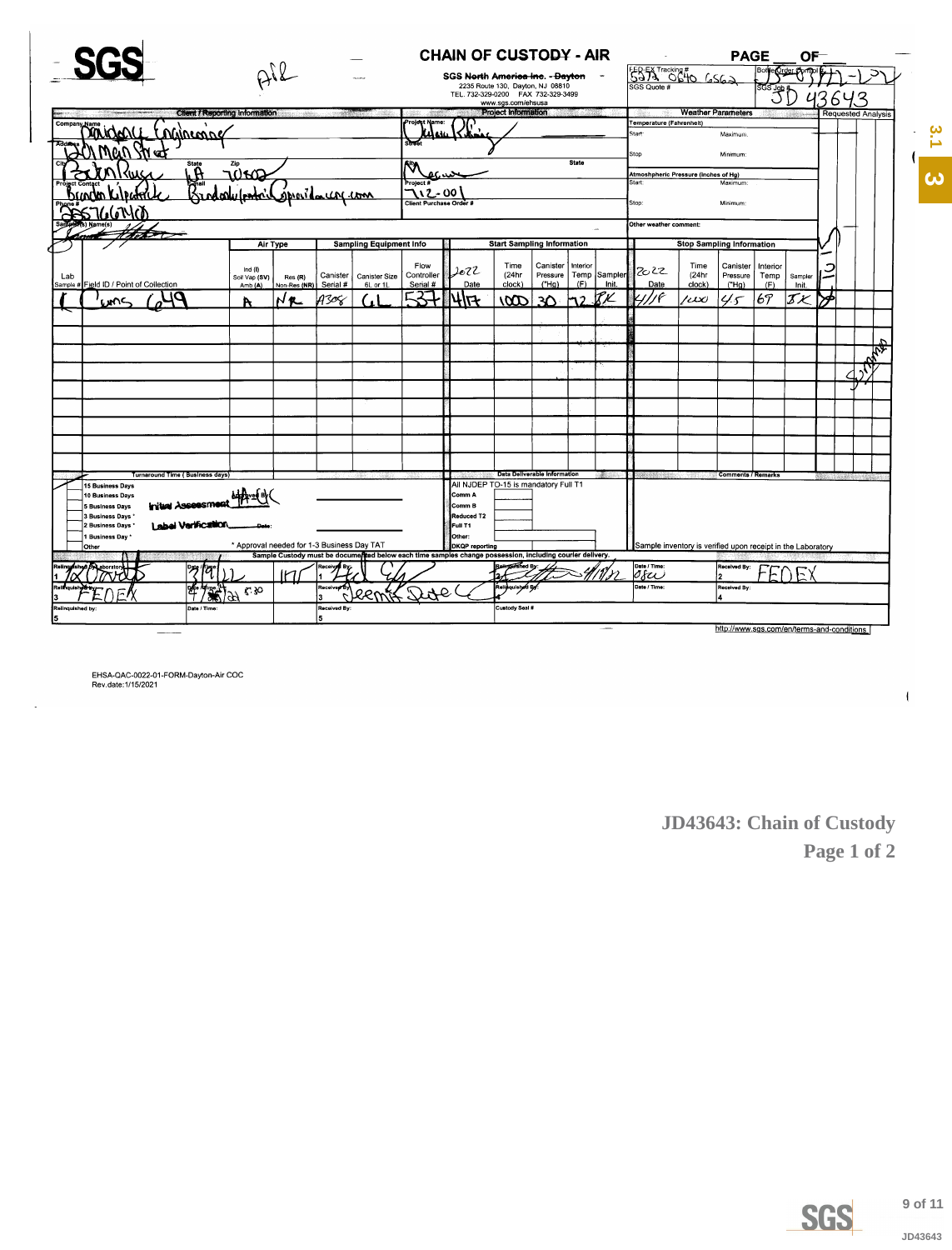#### **SGS Sample Receipt Summary**

| Job Number: JD43643                                                                                                        | Client: PROVIDENCE ENG                                                                                                     | Project: PROVIDENCE - CAMS                                                            |                                                                              |                       |
|----------------------------------------------------------------------------------------------------------------------------|----------------------------------------------------------------------------------------------------------------------------|---------------------------------------------------------------------------------------|------------------------------------------------------------------------------|-----------------------|
| Date / Time Received: 4/24/2022 8:30:00 AM                                                                                 | <b>Delivery Method:</b>                                                                                                    | Airbill #'s:                                                                          |                                                                              | $\frac{2}{3}$         |
| Cooler Temps (Raw Measured) °C:                                                                                            |                                                                                                                            |                                                                                       |                                                                              |                       |
| Cooler Temps (Corrected) °C:                                                                                               |                                                                                                                            |                                                                                       |                                                                              | $\boldsymbol{\omega}$ |
| <b>Cooler Security</b><br><u>Y</u> or N                                                                                    | Y or N                                                                                                                     | <b>Sample Integrity - Documentation</b>                                               | Y<br>or N                                                                    |                       |
| $\overline{\textbf{v}}$<br>$\Box$<br>1. Custody Seals Present:<br>$\overline{\mathbf{v}}$<br>□<br>2. Custody Seals Intact: | $\overline{\textbf{v}}$<br>3. COC Present:<br>$\Box$<br>$\color{red}\blacktriangledown$<br>4. Smpl Dates/Time OK<br>$\Box$ | 1. Sample labels present on bottles:<br>2. Container labeling complete:               | $\Box$<br>$\overline{\mathbf{v}}$<br>$\Box$<br>☑                             |                       |
| <b>Cooler Temperature</b><br><u>Y</u> or N                                                                                 |                                                                                                                            | 3. Sample container label / COC agree:                                                | $\Box$<br>$\overline{\mathbf{v}}$                                            |                       |
| 1. Temp criteria achieved:<br>$\hfill\square$<br>$\Box$<br>2. Cooler temp verification:<br>N/A                             |                                                                                                                            | <b>Sample Integrity - Condition</b><br>1. Sample recvd within HT:                     | <u>_Y_</u><br>or $N$<br>$\Box$<br>$\boxed{\blacktriangledown}$               |                       |
| N/A<br>3. Cooler media:<br>4. No. Coolers:<br>N/A                                                                          |                                                                                                                            | 2. All containers accounted for:                                                      | $\hfill\square$<br>$\overline{\mathbf{v}}$                                   |                       |
| <b>Quality Control Preservation</b><br>Y or N                                                                              | <u>N/A</u>                                                                                                                 | 3. Condition of sample:                                                               | Intact                                                                       |                       |
| 1. Trip Blank present / cooler:<br>$\Box$<br>$\Box$                                                                        | $\blacktriangledown$                                                                                                       | <b>Sample Integrity - Instructions</b>                                                | Y or N<br>N/A                                                                |                       |
| $\Box$<br>$\Box$<br>2. Trip Blank listed on COC:                                                                           | $\blacktriangledown$                                                                                                       | 1. Analysis requested is clear:                                                       | $\Box$<br>$\color{red}\blacktriangledown$<br>$\color{red}\blacktriangledown$ |                       |
| 3. Samples preserved properly:<br>$\blacktriangledown$<br>$\Box$                                                           |                                                                                                                            | 2. Bottles received for unspecified tests<br>3. Sufficient volume recvd for analysis: | $\Box$<br>$\Box$                                                             |                       |
| $\Box$<br>4. VOCs headspace free:<br>$\Box$                                                                                | $\color{red}\blacktriangledown$                                                                                            | 4. Compositing instructions clear:                                                    | $\overline{\mathbf{v}}$<br>$\Box$<br>$\blacktriangledown$<br>$\Box$          |                       |
|                                                                                                                            |                                                                                                                            | 5. Filtering instructions clear:                                                      | $\Box$<br>$\blacktriangledown$<br>$\Box$                                     |                       |
|                                                                                                                            |                                                                                                                            |                                                                                       |                                                                              |                       |
| 231619<br>Test Strip Lot #s:<br>pH 1-12:                                                                                   | pH 12+:                                                                                                                    | 203117A                                                                               |                                                                              |                       |
| Comments                                                                                                                   |                                                                                                                            |                                                                                       |                                                                              |                       |
|                                                                                                                            |                                                                                                                            |                                                                                       |                                                                              |                       |
|                                                                                                                            |                                                                                                                            |                                                                                       |                                                                              |                       |
|                                                                                                                            |                                                                                                                            |                                                                                       |                                                                              |                       |
|                                                                                                                            |                                                                                                                            |                                                                                       |                                                                              |                       |
|                                                                                                                            |                                                                                                                            |                                                                                       |                                                                              |                       |
|                                                                                                                            |                                                                                                                            |                                                                                       |                                                                              |                       |
|                                                                                                                            |                                                                                                                            |                                                                                       |                                                                              |                       |
|                                                                                                                            |                                                                                                                            |                                                                                       |                                                                              |                       |
|                                                                                                                            |                                                                                                                            |                                                                                       |                                                                              |                       |
|                                                                                                                            |                                                                                                                            |                                                                                       | JD43643: Chain of Custody                                                    |                       |
|                                                                                                                            |                                                                                                                            |                                                                                       | Page 2 of 2                                                                  |                       |
|                                                                                                                            |                                                                                                                            |                                                                                       |                                                                              |                       |
|                                                                                                                            |                                                                                                                            |                                                                                       |                                                                              |                       |
|                                                                                                                            |                                                                                                                            |                                                                                       |                                                                              |                       |
|                                                                                                                            |                                                                                                                            |                                                                                       |                                                                              |                       |
|                                                                                                                            |                                                                                                                            |                                                                                       |                                                                              |                       |
|                                                                                                                            |                                                                                                                            |                                                                                       |                                                                              |                       |
|                                                                                                                            |                                                                                                                            |                                                                                       |                                                                              |                       |
|                                                                                                                            |                                                                                                                            |                                                                                       |                                                                              |                       |
|                                                                                                                            |                                                                                                                            |                                                                                       |                                                                              |                       |
|                                                                                                                            |                                                                                                                            |                                                                                       |                                                                              |                       |
|                                                                                                                            |                                                                                                                            |                                                                                       |                                                                              |                       |
|                                                                                                                            |                                                                                                                            |                                                                                       |                                                                              |                       |
|                                                                                                                            |                                                                                                                            |                                                                                       |                                                                              |                       |
|                                                                                                                            |                                                                                                                            |                                                                                       |                                                                              |                       |
|                                                                                                                            |                                                                                                                            |                                                                                       |                                                                              |                       |
|                                                                                                                            |                                                                                                                            |                                                                                       |                                                                              |                       |
|                                                                                                                            |                                                                                                                            |                                                                                       | <b>SGS</b>                                                                   | 10 of 11              |
|                                                                                                                            |                                                                                                                            |                                                                                       |                                                                              | JD43643               |
|                                                                                                                            |                                                                                                                            |                                                                                       |                                                                              |                       |